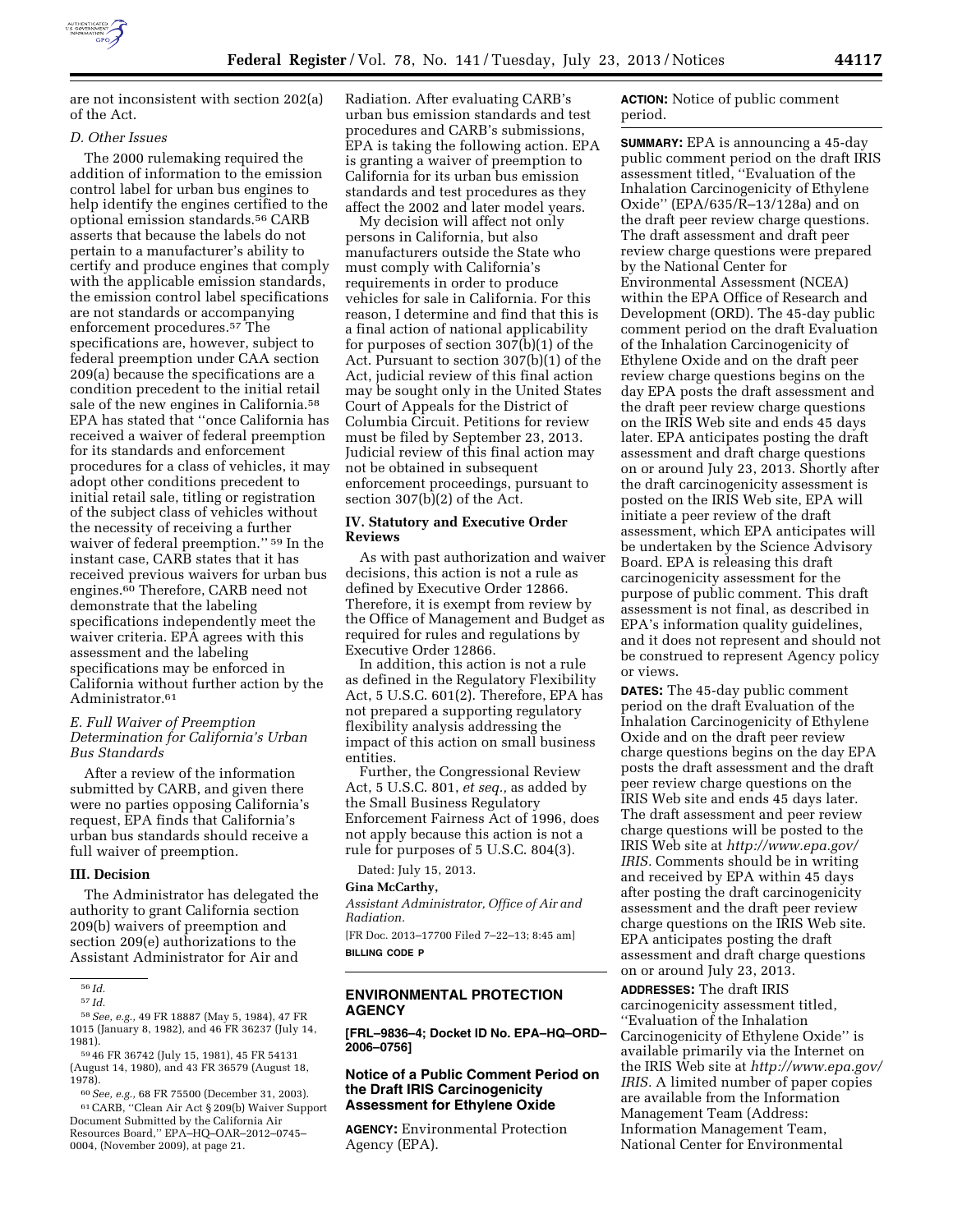Assessment [Mail Code: 8601P], U.S. Environmental Protection Agency, 1200 Pennsylvania Avenue NW., Washington, DC 20460; telephone: 703–347–8561; facsimile: 703–347–8691). If you request a paper copy, please provide your name, mailing address, and the draft assessment title. Comments may be submitted electronically via *[http://](http://www.regulations.gov) [www.regulations.gov,](http://www.regulations.gov)* by email, by mail, by facsimile, or by hand delivery/ courier. Please follow the detailed instructions provided in the

**SUPPLEMENTARY INFORMATION** section of this notice.

**FOR FURTHER INFORMATION CONTACT:** For information on the draft assessment, please contact Jennifer Jinot, U.S. Environmental Protection Agency, National Center for Environmental Assessment, Mail Code 8623P, 1200 Pennsylvania Avenue NW., Washington, DC 20460; telephone: 703–347–8597; facsimile: 703–347–8690; or email: *[jinot.jennifer@epa.gov.](mailto:jinot.jennifer@epa.gov)* 

# **SUPPLEMENTARY INFORMATION:**

#### **I. Background**

The draft IRIS assessment of the inhalation carcinogenicity of ethylene oxide was prepared by the National Center for Environmental Assessment (NCEA) within the EPA Office of Research and Development (ORD). The public has been provided an opportunity to comment on a previous external review draft of the Evaluation of the Inhalation Carcinogenicity of Ethylene Oxide. On September 22, 2006, EPA released an external review draft ''Evaluation of the Carcinogenicity of Ethylene Oxide'' (EPA/635/R–06/003) for public comment. This draft was reviewed by EPA's Science Advisory Board on January 18 and 19, 2007. The expert panel's final report, Review of the Office of Research and Development (ORD) Draft Assessment entitled, ''Evaluation of the Carcinogenicity of Ethylene Oxide'' (EPA–SAB–08–004), was made available on December 21, 2007.

The draft IRIS carcinogenicity assessment titled, ''Evaluation of the Inhalation Carcinogenicity of Ethylene Oxide'' (EPA/635/R–13/128a) has been revised in response to the peer review and public comments received on the external review draft released in September 2006. This notice announces a new public comment period on the current revised draft carcinogenicity assessment in advance of an upcoming peer review and in accordance with applicable information quality guidelines. The external peer review comments and EPA responses on the previous draft assessment are

summarized in Appendix H of the draft. EPA is releasing this revised draft assessment for the purposes of additional public comment and subsequent peer review. This draft assessment is not final, as described in EPA's information quality guidelines, and it does not represent and should not be construed to represent Agency policy or views.

In addition to an opportunity for public comment announced in this notice, EPA will initiate a peer review of the draft IRIS carcinogenicity assessment and will announce the details of the peer review in a separate **Federal Register** Notice. EPA seeks additional external peer review on how the Agency responded to the SAB panel recommendations, the exposureresponse modeling of epidemiologic data, including new analyses since the 2007 external peer review, and on the adequacy, transparency, and clarity of the revised draft. The peer review will include an opportunity for the public to address the peer reviewers. EPA will announce the date, time and procedures for public participation in the peer review meeting in a separate **Federal Register** Notice and in an announcement on the IRIS Web site.

# **II. Information About IRIS**

EPA's IRIS Program is a human health assessment program that evaluates quantitative and qualitative risk information on effects that may result from exposure to chemical substances found in the environment. Through the IRIS Program, EPA provides the highest quality science-based human health information for more than 550 chemical substances that can be used in human health risk assessments to support the Agency's regulatory activities and decisions to protect public health. When supported by available data, IRIS provides health effects information and toxicity values for chronic health effects (including cancer and effects other than cancer). Government agencies and others combine IRIS toxicity values with exposure information to characterize public health risks of chemical substances; this information is then used to support risk management decisions designed to protect public health.

# **III. How To Submit Comments to the Docket at** *<http://www.regulations.gov>*

Submit your comments, identified by Docket ID No. EPA–HQ–ORD–2006– 0756, by one of the following methods:

• *[http://www.regulations.gov:](http://www.regulations.gov)* Follow the on-line instructions for submitting comments.

• *Email: ORD*\_*[Docket@epa.gov.](mailto:ORD_Docket@epa.gov)* 

• *Facsimile:* 202–566–9744.

• *Mail:* Office of Environmental Information (OEI) Docket (Mail Code: 28221T), U.S. Environmental Protection Agency, 1200 Pennsylvania Ave. NW., Washington, DC 20460. The telephone number is 202–566–1752. If you provide comments by mail, please submit one unbound original with pages numbered consecutively, and three copies of the comments. For attachments, provide an index, number pages consecutively with the comments, and submit an unbound original and three copies.

• *Hand Delivery:* The OEI Docket is located in the EPA Headquarters Docket Center, EPA West Building, Room 3334, 1301 Constitution Ave. NW., Washington, DC. The EPA Docket Center Public Reading Room is open from 8:30 a.m. to 4:30 p.m., Monday through Friday, excluding legal holidays. The telephone number for the Public Reading Room is 202–566–1744. Deliveries are only accepted during the docket's normal hours of operation, and special arrangements should be made for deliveries of boxed information. If you provide comments by hand delivery, please submit one unbound original with pages numbered consecutively, and three copies of the comments. For attachments, provide an index, number pages consecutively with the comments, and submit an unbound original and three copies.

*Instructions:* Direct your comments to Docket ID No. EPA–HQ–ORD–2006– 0756. Please ensure that your comments are submitted within the specified comment period. Comments received after the closing date will be marked ''late,'' and may only be considered if time permits. It is EPA's policy to include all comments it receives in the public docket without change and to make the comments available online at *[http://www.regulations.gov,](http://www.regulations.gov)* including any personal information provided, unless comments include information claimed to be Confidential Business Information (CBI) or other information whose disclosure is restricted by statute. Do not submit information that you consider to be CBI or otherwise protected through *[http://](http://www.regulations.gov)  [www.regulations.gov](http://www.regulations.gov)* or email. The *<http://www.regulations.gov>* Web site is an ''anonymous access'' system, which means that EPA will not know your identity or contact information unless you provide it in the body of your comments. If you send email comments directly to EPA without going through *[http://www.regulations.gov,](http://www.regulations.gov)* your email address will be automatically captured and included as part of the comments that are placed in the public docket and made available on the Internet. If you